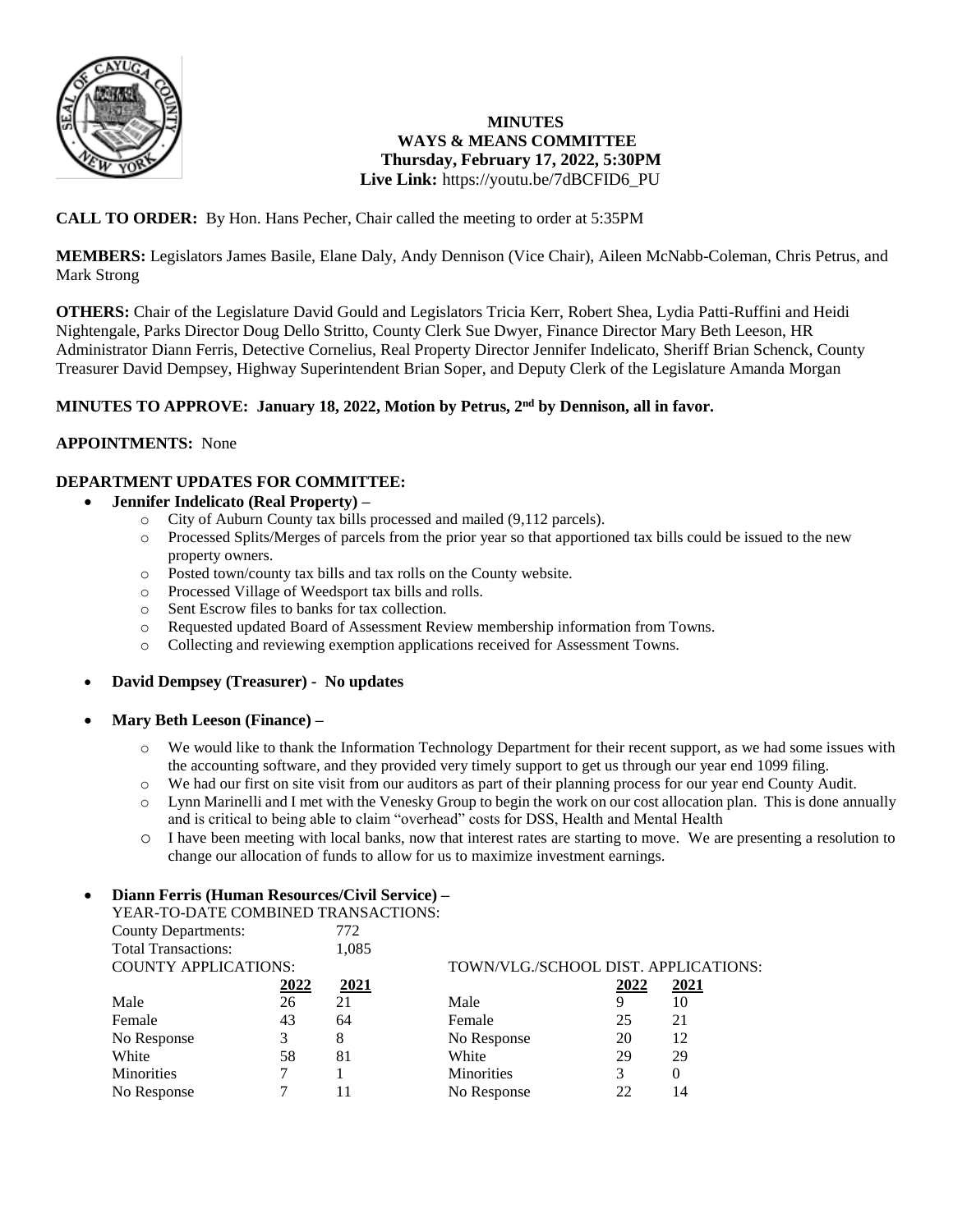EXAM INFORMATION: January 22, 2022 Emergency Services Dispatcher Male 5 Female 24 No Response 0 White 23 Minorities 5 No Response 1

- We welcomed Commissioner Lattimore to his new position.
- Our department is meeting monthly and we are discussing New Employee Orientation and enhancements that can be made;
- Attended Labor/Management Meeting;
- Attended two Civil Service Examinations;
- Currently working on several employee and Union issues with Counsel;
- Recruitment for an Operations Officer is continuing.

## **RESOLUTIONS:**

#### **Motion by Petrus to bundle WM 1-3, 2nd by Strong, all in favor.**

- 2-22-WM-1 Adopting resolution for an update to Cayuga County Investment Policy, Section Number 18 in the Policy Manual
- 2-22-WM-2 Authorize the Chair of the Legislature to execute an agreement with Corporate Care for the provisions of Employee Assistant Program services
- 2-22-WM-3 Authorizing correction of tax errors in the Town of Moravia

**End of bundle** 

**WAYS & MEANS:** 

2-22-WM-4 Adjusting salary of Deputy Human Resource Administrator. **Motion by Dennison, 2nd by McNabb-Coleman, all in favor.** 

#### **HEALTH & HUMAN SERVICES:**

## **Motion by Dennison to bundle HH 1-16, 2nd by Petrus, all in favor.**

- 2-22-HH-1 Authorizing the Chair of the Cayuga County Legislature and the Director of the Office for the Aging to sign annual contracts with various subcontractors.
- 2-22-HH-2 Authorizing the Health Department to enter into contract with Birinie Bus for Transportation of Preschool Physically Handicapped Children for Remainder of 5 year Award
- 2-22-HH-3 Authorizing the Chairman of the Legislature and the Public Health Director to enter into a contract with East Hill Family Medical, Inc. & Finger Lakes Community Health for the provision of STD Services
- 2-22-HH-4 Authorizing the Chairman of the Legislature and the Public Health Director to enter into a five year contract with New York State Department of Health (NYSDOH) to participate in the Childhood Lead Poisoning Prevention Program (CLPPP+) and accept funding associated with the grant for the Period 10/01/2021 through 09/30/2026
- 2-22-HH-5 Authorizing the Chairman of the Legislature and the Public Health Director to enter into a five-year grant contract with New York State Department of Health (NYSDOH) for the Healthy Neighborhoods Program and accept funding associated with the grant
- 2-22-HH-6 Authorizing the Chairman of the Legislature and the Commissioner of Social Services to Enter into a Contract with Cayuga Centers for Family Preservation Program, Family Support Program, Enhanced Foster Parent Support Program, and MST.
- 2-22-HH-7 Authorization to enter into a contract with Cayuga Centers for the provision of four (4) respite beds.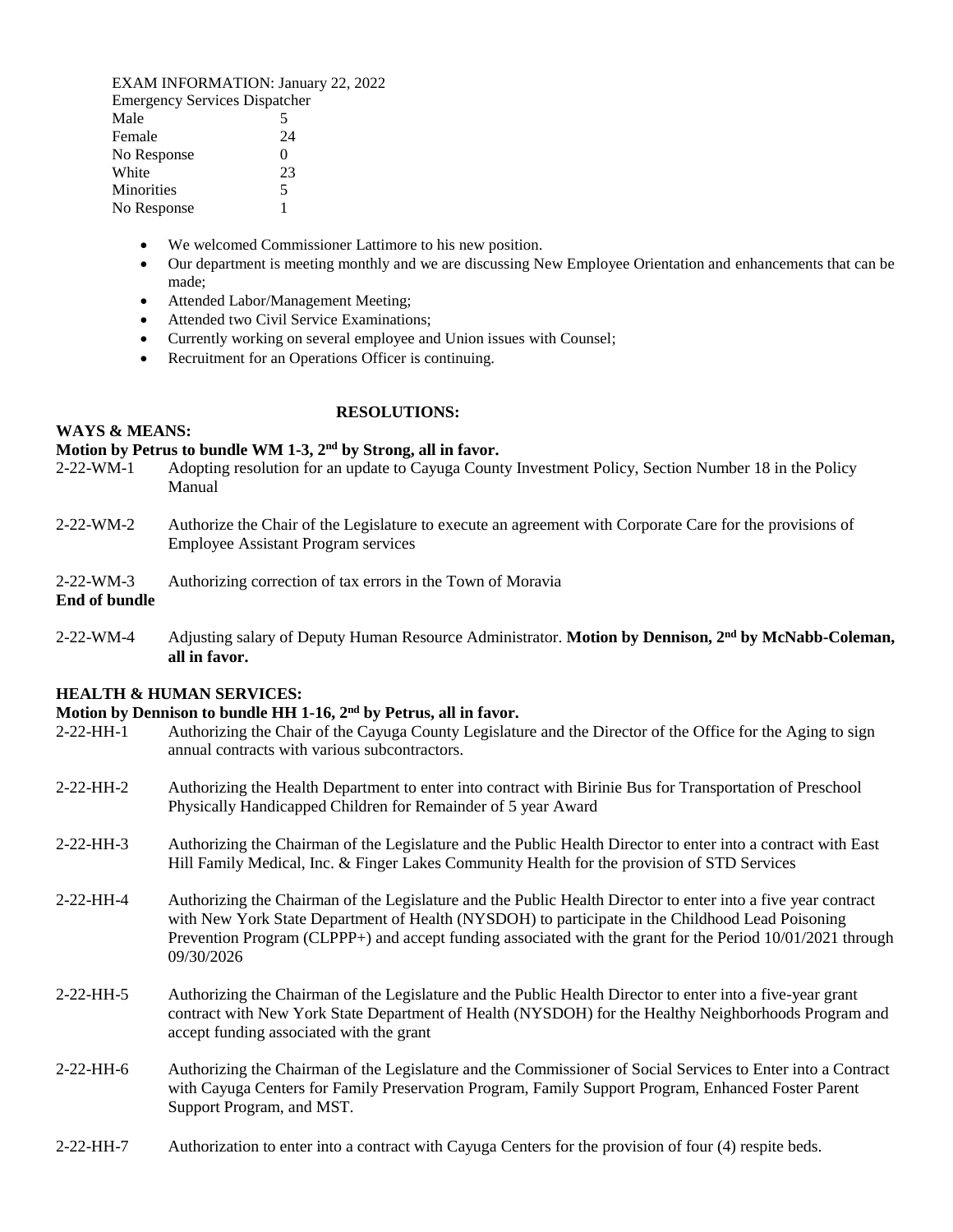| $2-22-HH-8$                   | Authorizing the Chairman of the Legislature and the Commissioner of Social Services to Enter into a Contract<br>with Cayuga Centers for the Provision of Supervision & Monitoring Services                               |
|-------------------------------|--------------------------------------------------------------------------------------------------------------------------------------------------------------------------------------------------------------------------|
| $2-22-HH-9$                   | Authorizing the Chairman of the Legislature and the Commissioner of Social Services to Enter Into a 2-Year<br>Contract with Chapel House (Temporary Homeless Shelter for Men)                                            |
| $2-22-HH-10$                  | Authorizing the Chairman of the Legislature and the Commissioner of Social Services to Enter into a Contract<br>with Children's Home of Wyoming Conference for the Recruitment, Training and Retention of Foster Parents |
| $2-22-HH-11$                  | Amending the Social Services 2022 Budget to Accept 100% Federal Funding from the Flexible Fund for<br><b>Family Services (FFFS)</b>                                                                                      |
| 2-22-HH-12                    | Authorizing the Commissioner of Social Services to Fill Human Services Examiner Position in the Department<br>of Social Services                                                                                         |
| $2-22-HH-13$                  | Authorizing the Commissioner of Social Services to enter into a Support and Maintenance Agreement with Q-<br>matic Corporation for maintenance of software installed in Intake Unit of Department of Social Services     |
| 2-22-HH-14                    | Authorizing the Chairman of the Legislature and Commissioner of Social Services to enter into a Contract with<br>Salvation Army Pathway of Hope for Case Management of TANF Clients (100% Funded)                        |
| 2-22-HH-15                    | Authorizing the Chair of the Legislature and the Director of Community Services to Enter into a Contract with<br>Cayuga Centers for FFT and SafeCare.                                                                    |
| $2-22-HH-16$<br>End of bundle | Authorizing the Cayuga County Community Mental Health Center to accept additional state aid                                                                                                                              |

# **GOVERNMENT OPERATIONS:**

## **Motion by Dennison to bundle GO 2&3, 2nd by Basile, all in favor.**

- 2-22-GO-2 Authorizing a contract between Records Retention Center and the Dept. of Health & Human Services (HHS) to increase the reimbursement rate for shredding services.
- 2-22-GO-3 Amending the Cayuga County Emergency Closing Policy

#### **End of bundle**

2-22-GO-1 County Legislature establish a Capital H Account to support a multi-phase/multi-year digital \$4 million project called Dreams (Digital Records Electronic Access Management System) and to fund it using a combination of two sources; American Rescue Plan Act (ARPA) Funds, and Local Government Records Management Improvement Fund Shared Service Grants. **Motion by Basile to table to Government Operations in March, 2 nd by Strong.** 

**Strong calls a caucus at 6:09PM for 10 minutes**

**Meeting reconvenes at 6:19PM** 

**Motion to table is withdrawn by Basile and Strong.** 

**No motion on the resolution is taken.** 

## **PLANNING:**

# **Motion by Petrus to bundle PL 1-5, 2nd by Dennison, all in favor.**

- 2-22-PL-1 Authorizing the Chair of the Legislature to execute an agreement between the Finger Lakes Institute and Cayuga County for the implementation of the FY 2022 Owasco Watershed Monitoring Program
- 2-22-PL-2 Authorizing the Chair of the Legislature to execute an agreement between the Cayuga Lake Intermunicipal Organization and Cayuga County for the FY 2022 Cayuga Lake Watershed Manager Program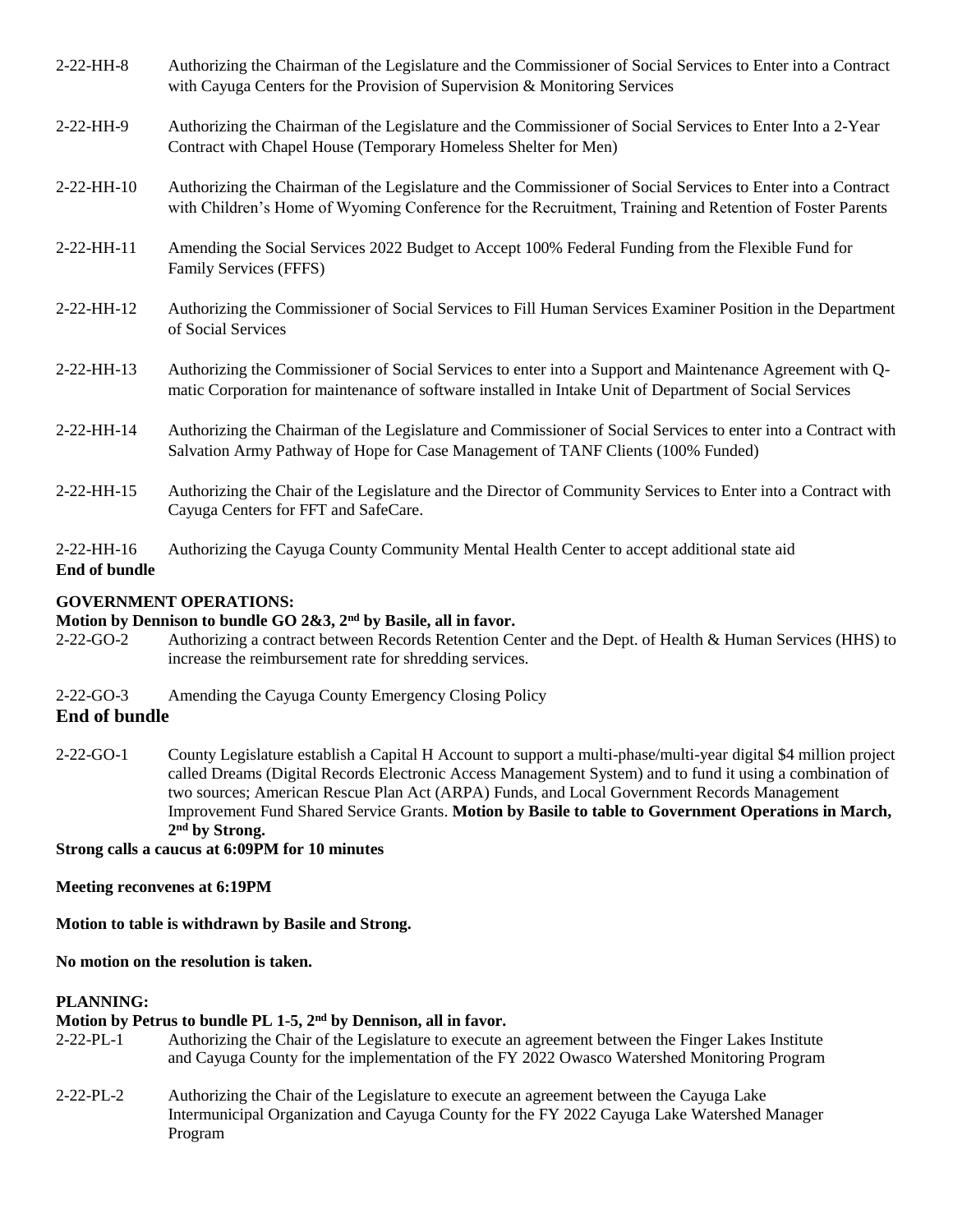| $2 - 22 - PL - 3$ | Authorizing the Chair of the Legislature to execute an agreement between the Community Science |
|-------------------|------------------------------------------------------------------------------------------------|
|                   | Institute and Cayuga County for the implementation of the FY 2022 Cayuga Lake Stream           |
|                   | <b>Monitoring Program</b>                                                                      |

- 2-22-PL-4 Authorizing the Chair of the Legislature to execute an agreement between the Community Science Institute and Cayuga County for the implementation of the FY 2022 Cayuga Lake HABS Monitoring Program
- 2-22-PL-5 Authorizing a contract execution with the Oswego County Soil and Water Conservation District Alliance to Cayuga County, State Fiscal Years 2021 – 2022 Funding

### **End of bundle**

#### **Motion by Strong to bundle PW 1 & 3-12, 2nd by Petrus, all in favor. PUBLIC WORKS:**

**in favor except Petrus abstains.** 

| 2-22-PW-1              | Authorizing the Buildings and Grounds Department to hire a part time Building Maintenance Mechanic                                                                                                                                                             |
|------------------------|----------------------------------------------------------------------------------------------------------------------------------------------------------------------------------------------------------------------------------------------------------------|
| 2-22-PW-3              | Authorization to extend bids                                                                                                                                                                                                                                   |
| 2-22-PW-4              | Authorization to approve 2022 paving list                                                                                                                                                                                                                      |
| $2-22-PW-5$            | Authorization for the Highway to purchase highway equipment                                                                                                                                                                                                    |
| $2 - 22 - PW - 6$      | Authorization to approve 2022 surface treatment list                                                                                                                                                                                                           |
| 2-22-PW-7<br>2-22-PW-8 | Authorizing the Ward W. O'Hara Agricultural Museum to accept the donation of 2 picnic shelters from the<br>Cayuga County Agricultural Museum Commission<br>Authorizing an increase in boat slip rental fees at Emerson Park                                    |
| 2-22-PW-9              | Authorizing an increase in salary for Part Time Museum Aides at the Ward O'Hara Agricultural Museum                                                                                                                                                            |
| 2-22-PW-10             | Authorizing the hiring of seasonal staff for the Parks & Trails Department for the 2022 season                                                                                                                                                                 |
| 2-22-PW-11             | Authorizing the transfer of function of position from Buildings and Grounds to the Parks & Trails Department                                                                                                                                                   |
| 2-22-PW-12             | Authorize expenditure of finds from Reserve Account No. A-18838 Pavilion Building and Equipment for                                                                                                                                                            |
| End of bundle          | repairs to the Emerson Park Pavilion Roof                                                                                                                                                                                                                      |
| 2-22-PW-2              | (PULLED) Authorizing the replacement of the roof on the Hardenberg Building                                                                                                                                                                                    |
| $2 - 22 - JP -1$       | <b>JUDICIAL &amp; PUBLIC SAFETY:</b><br>Motion by Dennison to bundle JP 1-5, 2 <sup>nd</sup> by Daly, all in favor.<br>Authorization to sign a contract with PlanIt schedule to provide scheduling software and services to the<br>Cayuga County E-911 Center. |
| $2 - 22 - JP - 2$      | Authorization to fill a Supervising Emergency Services Dispatcher position due to a promotion.                                                                                                                                                                 |
| $2 - 22 - JP -3$       | Authorization to enter into a contract between the County And Western New York Polygraph Services, Inc.                                                                                                                                                        |
| $2 - 22 - JP -4$       | Authorization to fill one (1) Probation Supervisor Title in the Cayuga County Probation Department                                                                                                                                                             |
| $2-22-JP-5$            | Authorize the Sheriff to fill two (2) vacant Sheriff Custody Officer Positions in the Custody Division of the<br>Cayuga County Sheriff's Office                                                                                                                |
| End of bundle          |                                                                                                                                                                                                                                                                |
| $2 - 22 - JP -6$       | Authorizing the Cayuga County Sheriff to accept a grant from the U.S. Department of Justice (DOJ) for the                                                                                                                                                      |

"Law Enforcement-Based Victim Specialist Program". **Motion by Dennison, 2nd by McNabb-Coleman, all**